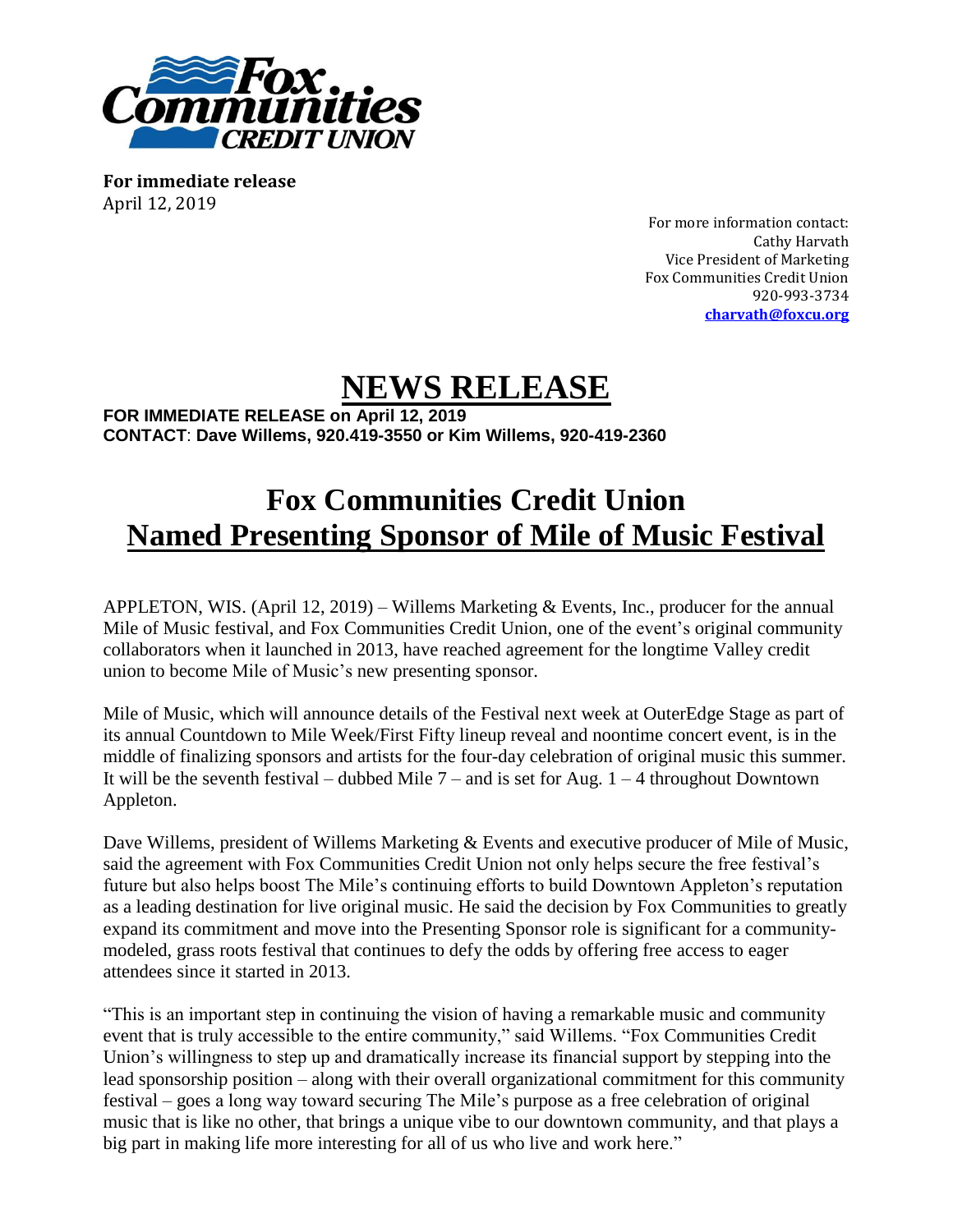The overall commitment from Fox includes the opportunity to continue its lead sponsorship role for subsequent festivals, Willems noted, but is also significant in that it puts a big, bright bow on what's already been a strong collaboration. He said Fox Communities was the first company to lend its support in the Spring of 2013 when he approached them to help establish a dedicated civic checking account for Mile of Music through Willems Marketing. "The support shown by Fox Communities from top to bottom since that time has always been special," Willems said. "With that very first meeting with Greg Hilbert (Fox CEO), when no one had any reason to believe we could make this anything special, Fox has been alongside with its support through encouragement, guidance and funding. That makes it even more special for The Mile Team to see this agreement become a reality. It feels very right for the event and for the community."

Another big piece of the collaboration to date has been Fox's launch of the Bike to the Beat event back in 2016, which has become wildly popular. Offering live music as a backdrop to the community bike ride, Track 4 of Bike to the Beat will be held on Saturday, Aug. 3 and is expected to again host 3,500-plus bike riders of all ages, adding to the overall vibe of Mile Weekend. Cathy Harvath, vice president of marketing for Fox Communities Credit Union, said the opportunity to further Fox's connection to such a difference-making event for the Appleton community was one the organization couldn't pass up. "Mile of Music continues to be a shining example of how our communities within the Greater Appleton and Fox Cities community work so productively together," she said. "We're excited to expand our commitment to such a magical, organic blending of the artist and business communities along with the non-profit and municipal sectors, all of whom knock it out of the park each August to make something very special happen." Willems said the Fox Communities commitment becomes an important piece of the puzzle for the future. "The Festival continues to evolve in different ways each year, whether it's the challenge of not having Jones Park for a couple of years or working around weather issues, but the goal has always been to work collaboratively with sponsors and downtown advocates to keep focusing on delivering a better experience to the artists and the music fans," he said. "Fox gets this, and that's what makes them such a great partner as we move forward."

Perhaps the biggest secret to Mile of Music's popularity and success, according to Willems, has been the rare and enthusiastic collaboration between the public, private, community and non-profit sectors within the Downtown Business District, the Appleton community, and the Greater Fox Cities community. The event has evolved into a national draw only because of the 50-plus sponsors who help to underwrite the costs and provide the seed money, the 60-plus downtown small business host venues, the hundreds of individual Music-Makers who serve as sponsors, the 400 plus volunteers and helpers each year, the dozens of community organizations and municipal departments who lend their support and expertise, and the thousands of local, state and national musicians who have delivered their talents.

The Festival was launched as a community model through Willems Marketing in 2013 with a focus on pooling resources from community advocates to create a special vibe that helps to ensure a strong downtown business and entertainment district into the future. That community model, Willems said, now needs to evolve into a stronger business model to ensure the long-term viability. Part of Fox's overall commitment to Mile of Music includes business advisory consultation from its executive team plus an evolving connection to its non-profit arm, the Fox Cares Foundation, which focuses on the arts, hunger and homelessness. A complementary piece to the communitybusiness model is the recent establishment of a non-profit organization – Appleton Community Music, Inc. – which was initiated last year and will start working this year to boost the original music movement through both big and small events and by developing an artist support fund. In addition, the Festival continues to work closely with Appleton Downtown, Inc. and its Creative Downtown, Inc. fund.